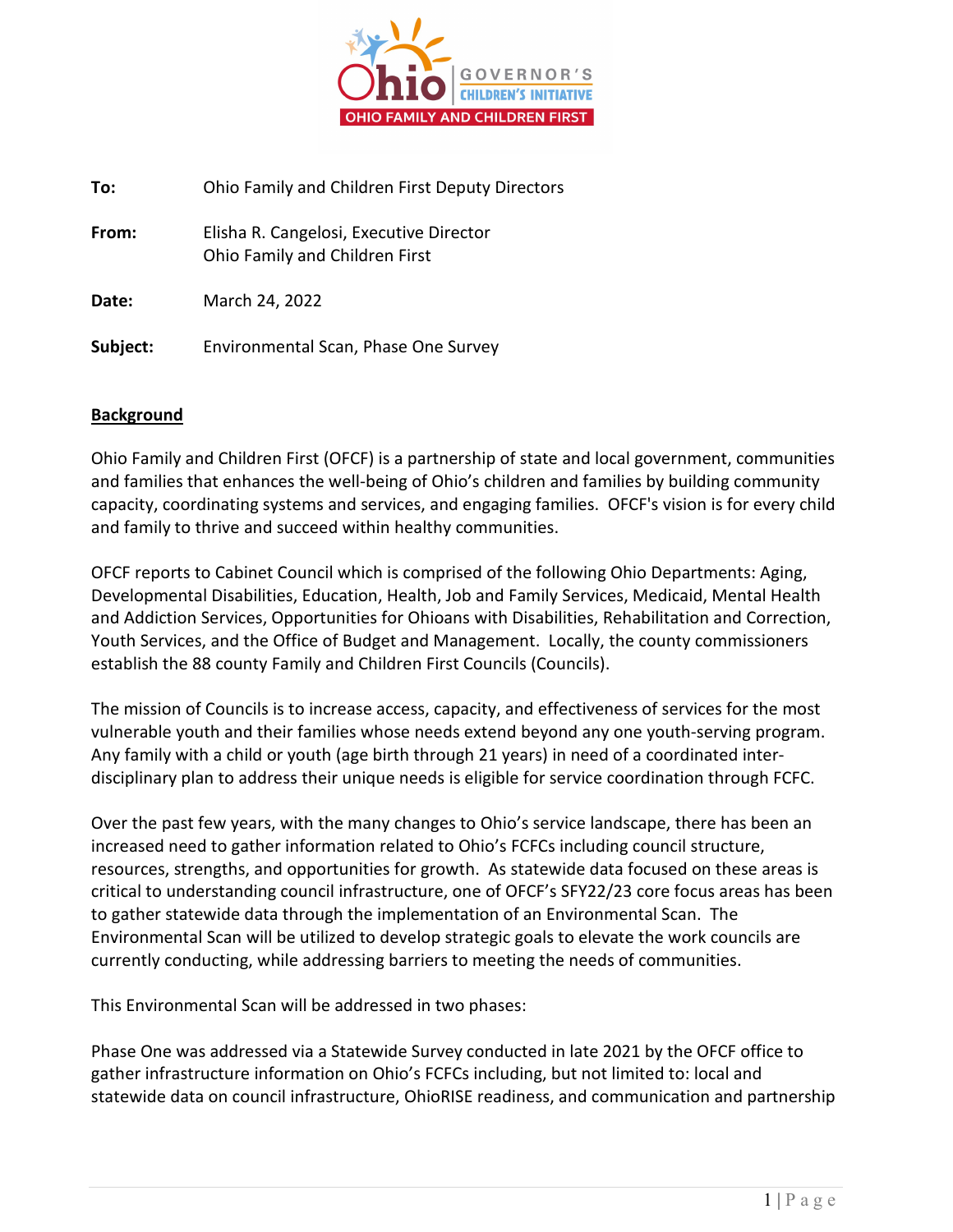activities. The data collected will also be considered a baseline so a longitudinal comparison can be conducted over time with future surveys.

Phase Two will be conducted by a vendor who will conduct a comprehensive environmental scan with a sample set of councils. Data through surveys, research and stakeholder interviews will be used to identify the key issues, trends and opportunities that impact and influence local communities. The results will support OFCF's goal of ensuring Ohio has a comprehensive continuum of services and programs for children and families.

This Executive Summary addresses the results of Phase One of the Environmental Scan.

## **Considerations**

Phase One was developed by OFCF staff with input from the OFCF Deputy Directors. The survey was developed in the Microsoft Forms Application and included 41 Questions that were dynamically displayed based on the respondent's previous answer. Family and Children First Council Coordinators, Council Chairs and Administrative Agents (AA) were asked to complete the survey. 176 responses were received which represented 86 of the 88 County Councils, or a 97% council representation rate. Recognizing that Coordinators, Chairs and AAs had varying responsibilities in day-to-day activities of a council, questions were presented based on an individual's role within a council.

OFCF acknowledges that in surveys, questions can occasionally be interpreted in a different manner than as intended, so OFCF staff have made a concerted effort to work with respondents to understand how they interpreted questions. This difference in interpretation is addressed, when applicable, in the next section.

## **Results**

## *Council Infrastructure:*

Anecdotally, OFCF has received feedback that due to increased turnover in the Council Coordinator position, FCFCs were struggling to meet the requirements outlined in ORC 121.37. An increase in staff turnover would not have been surprising as many professions, especially social services, have been impacted by the 'The Great Resignation.'

As outlined in Chart 1, Council Coordinators are closely split between those with five or more years of seniority (42%) and those with less than five years of experience (58%). Concerning is the 21% of Coordinators (16) who have less than a year of experience. To address this lack of experience, OFCF is looking at avenues to increase access to training and technical assistance, including partnering with Case Western, Center for Innovative Practices Child and Adolescent Center of Behavioral Health Excellence (CABHOE), to develop recorded trainings so real-time training is easily accessible to new coordinators.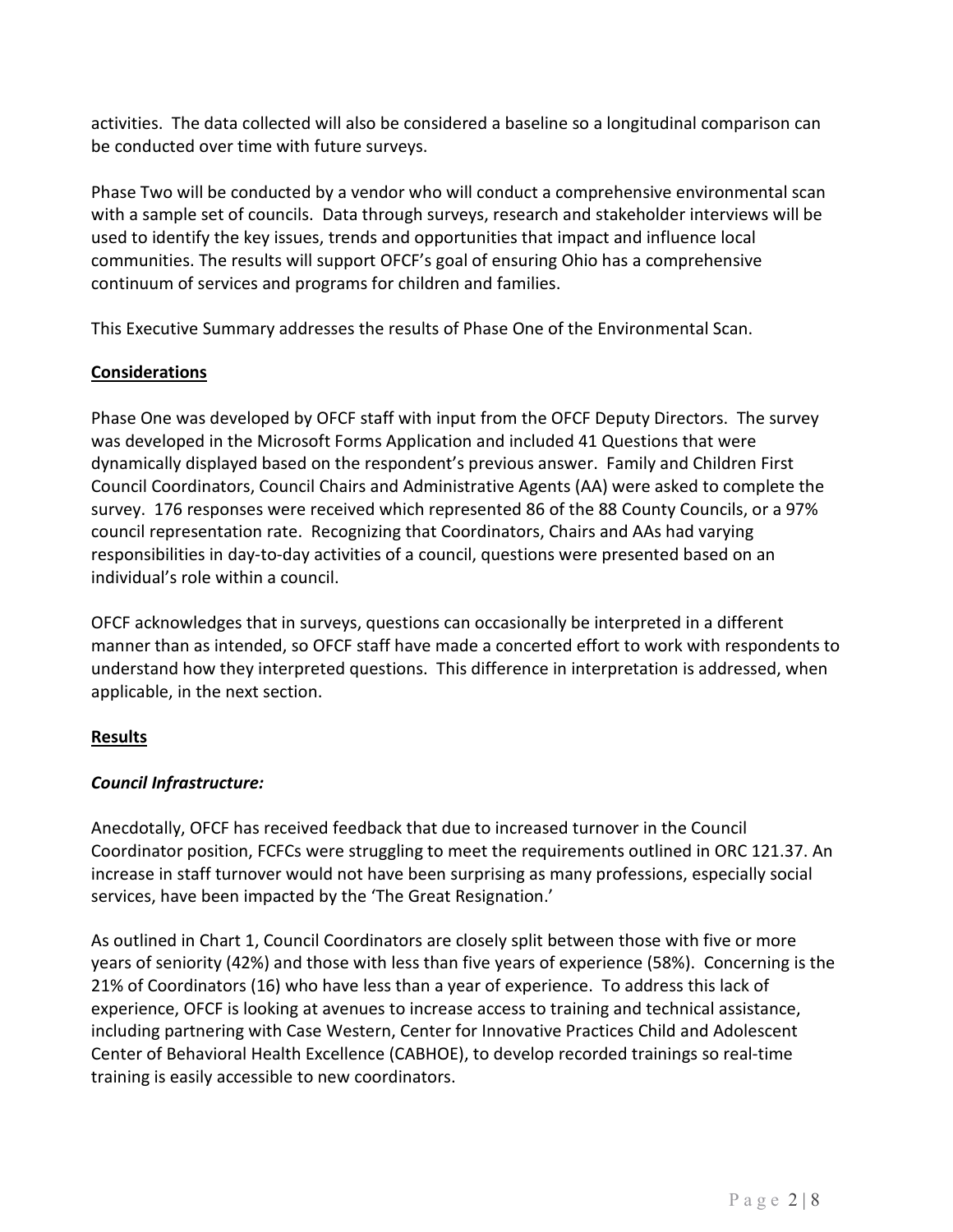The CABHOE is also developing a Council Coordinator handbook for new coordinators or seasoned ones who need a refresher, and marketing materials targeted at families, system partners and funders.

This data also shows the discrepancy in councils where the Council Coordinator/Director has a caseload or supervises the service coordinators directly, versus councils where the Council Coordinator is an executive level position and oversees supervisors who work directly with Service Coordinators. 76% of the FCFC Coordinators/Directors report spending 20 or less hours a week working directly with families and children (See Chart 2). This discrepancy in role and county structure was also apparent when Coordinators were asked how many hours per work they are employed as Service Coordinators. 55% of coordinators report being employed as a Service Coordinator at least 36 hours a week, while 31% report that they work as a service coordinator 20 or less hours a week (See Chart 3). When asked to explain this discrepancy, many coordinators reported they are employed 40 hours a week but due to the multiple roles and responsibilities they are assigned, they cannot devote 40 hours a week to Service Coordination activities. Having clear expectations as to each partner's roles and responsibilities has been attributed to higher performing teams. As represented in Chart 4, 75% of councils report having a formal agreement between their Administrative Agent and FCFC outlining each entity's roles and responsibilities. OFCF will provide technical assistance to the 25% that report either not having a formal agreement or needing additional support to ensure an agreement is developed.

## *Preparing for OhioRISE:*

With the upcoming launch of OhioRISE, OFCF and state partners wanted to gauge whether FCFCs were prepared to lead Care Management Entity activities within their communities, and if not, identify barriers to their leading in the future.

Youth served through the local and state MSY funding application process, are high need multisystem involved youth who are anticipated to be eligible for OhioRISE, so OFCF was interested in identifying the level of effort and time councils are spending on the application process. As Charts 5 and 6 outline, the majority of Council Coordinators are responsible for managing three or less MSY applications at any point in time and spend less than five hours a week working on the MSY funding and technical assistance application process. However, in contrast, 11% of Council Coordinators report spending more than 10 hours a week managing 11 or more applications at any point in time.

Youth's eligibility for OhioRISE will be determined based on the results of the Ohio Children's Initiative Comprehensive Child and Adolescent Needs and Strengths (Comprehensive CANS) assessment, so it was important to identify how many councils were either solely using the Comprehensive CANS or using this tool in partnership with other assessment tools. 46 of the 86 counties are utilizing the Comprehensive CANS as either a stand-alone tool or in conjunction with other tools (See Chart 7).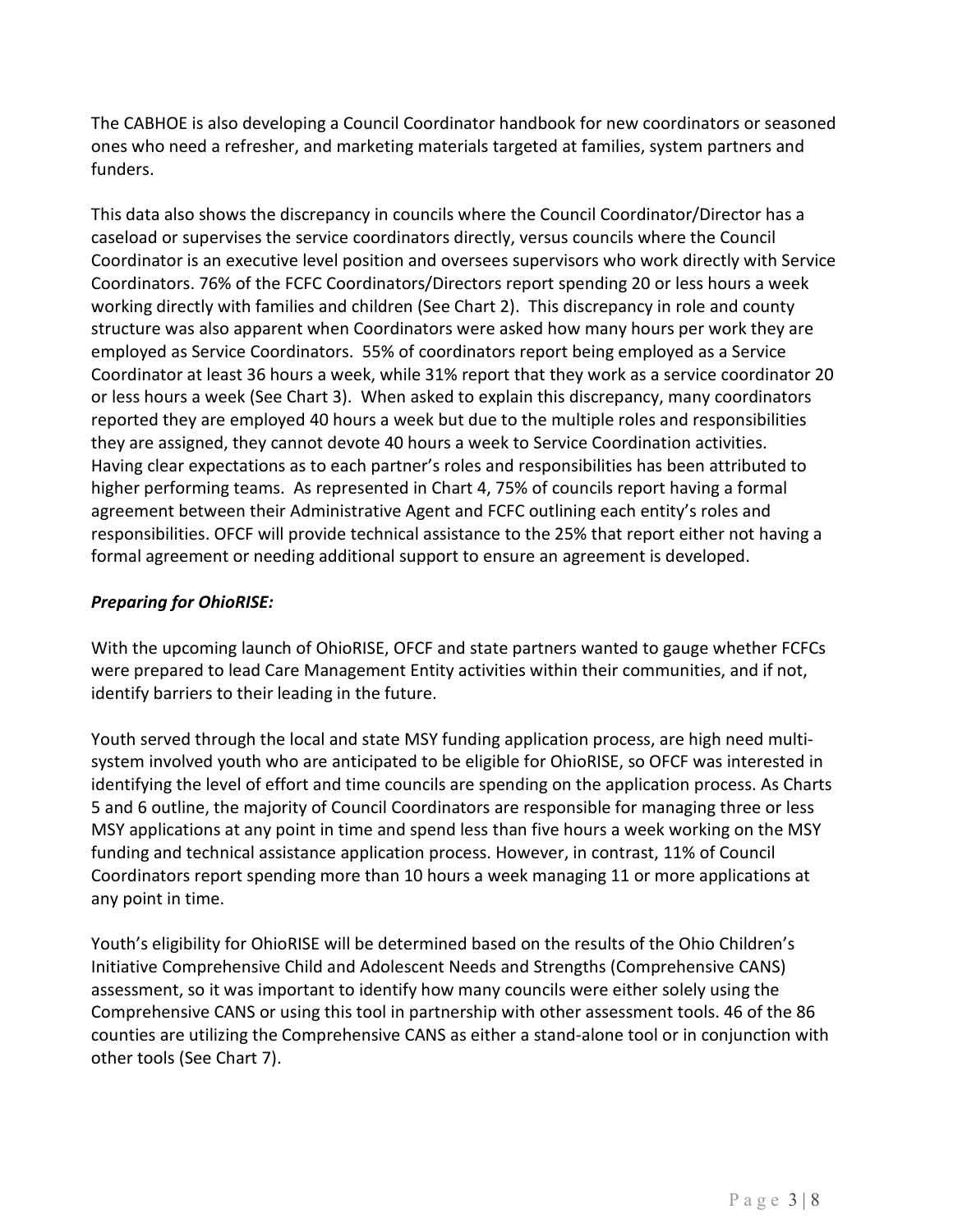#### *Relationships and Communication:*

One of OFCF's core focus areas for SFY22/23 is Relationships and Communication. OFCF has made a commitment to identify state partners where there is an opportunity to develop new relationships or enhance existing ones. At the same time, OFCF has challenged local FCFCs to identify local partners that are not represented on their council and make efforts to engage with those systems, as well as continue to strengthen existing relationships.

Knowing that regular communication is an important factor in council success, data demonstrating that 72% of counties ensure that Coordinators, Chairs and AAs meet at least monthly is promising (See Chart 8). These regular interactions provide an opportunity to regularly evaluate what is working and address opportunities for growth. FCFCs were also asked to identify local systems which are not represented on Council. The most common systems missing from council are school districts, health care providers including local hospitals, and city officials (See Chart 9).

#### **Next Steps:**

Conducting this Phase 1 Survey has provided OFCF with baseline infrastructure information on Ohio's FCFCs but has also highlighted the need to delve further into results that appear to need more in depth conversation and discovery. OFCF knew that as a county-administered system, FCFCs did things differently, but found even more diversity in operations than expected. Phase 2 will give OFCF the opportunity to ask more detailed questions to ensure that data reliability is developed as a strategic goal to elevate practice, while ensuring Ohio has a comprehensive continuum of services and programs for children and families.

In the meantime, OFCF has started working with Councils and stakeholder groups to improve practice. Some of these activities include addressing coordinator turnover and their multiple responsibilities by increasing access to training and technical assistance. As referenced above OFCF has partnered with Case Western, Center for Innovative Practices Child and Adolescent Center of Behavioral Health Excellence (CABHOE), to develop recorded trainings, a Coordinator handbook and marketing materials targeted at families, system partners and funders. OFCF is also developing a statewide automated system to support staff documentation and consistency, so councils can spend more time with youth and families and less time developing county-specific forms and tracking tools.

OFCF will also continue conversations with state partners to address changes to practice as OhioRISE is implemented to identify additional supports that can be provided to FCFCs. These will include but are not limited to developing workflows, hosting online forums to provide opportunity for feedback and providing technical assistance.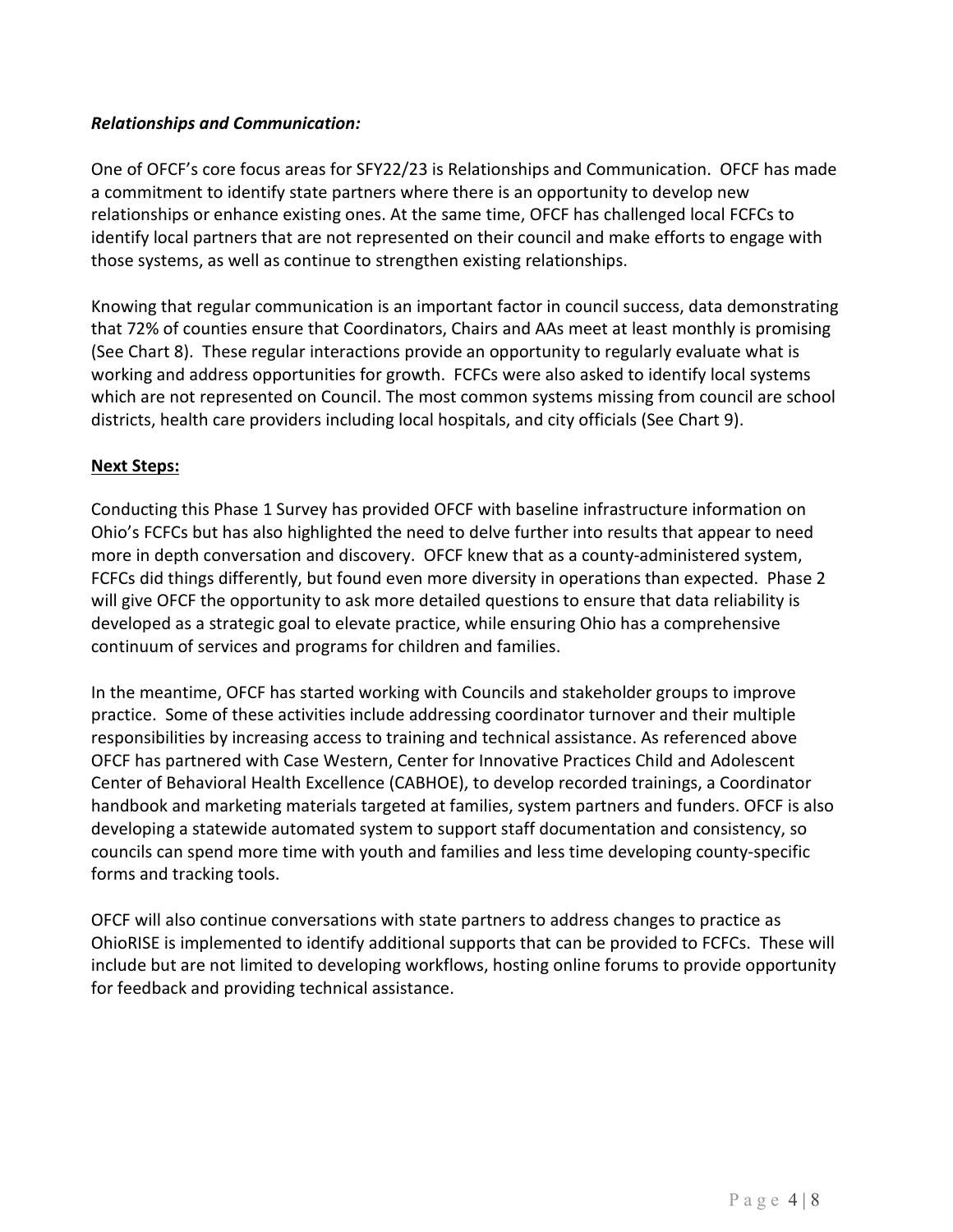# **Appendix**



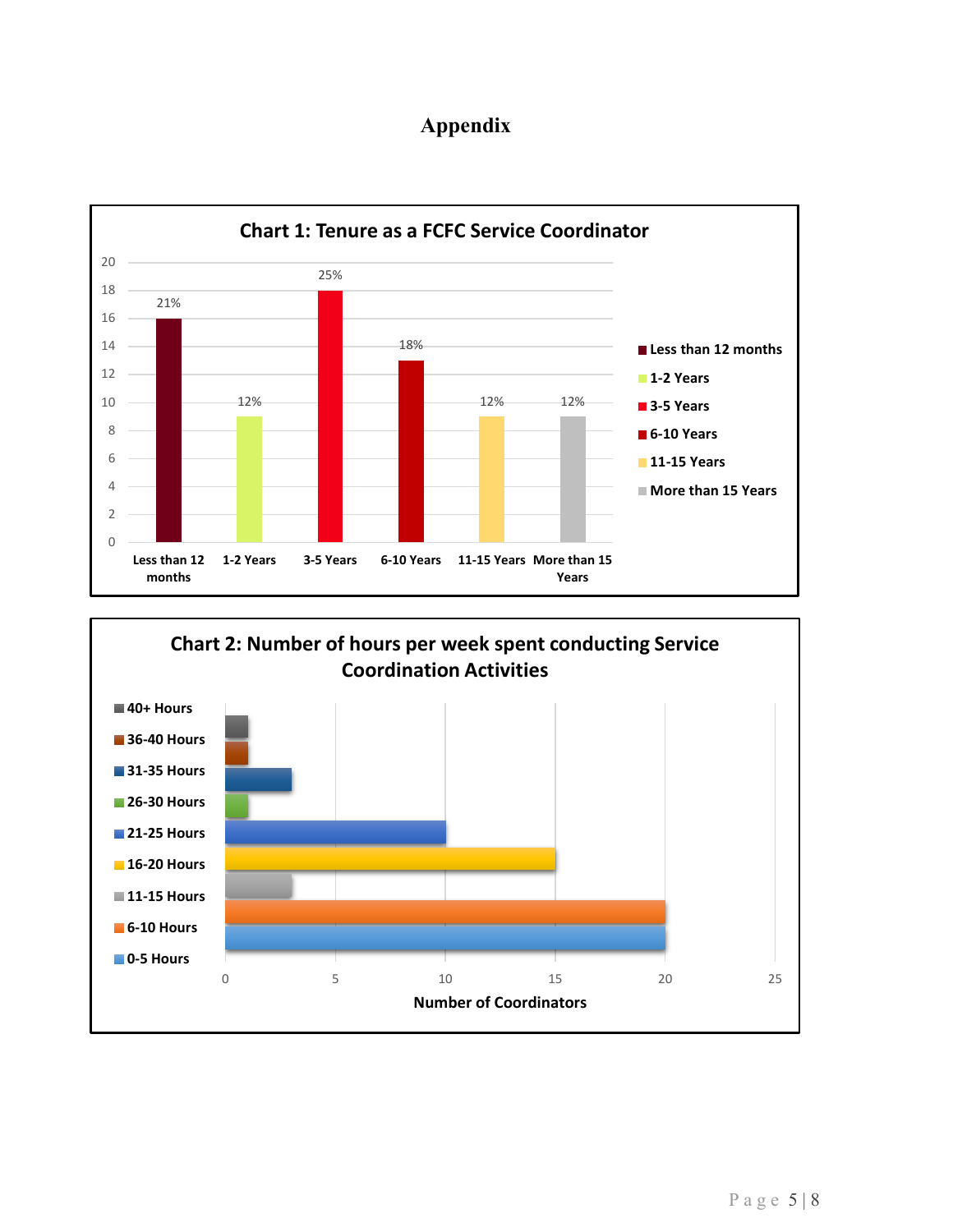



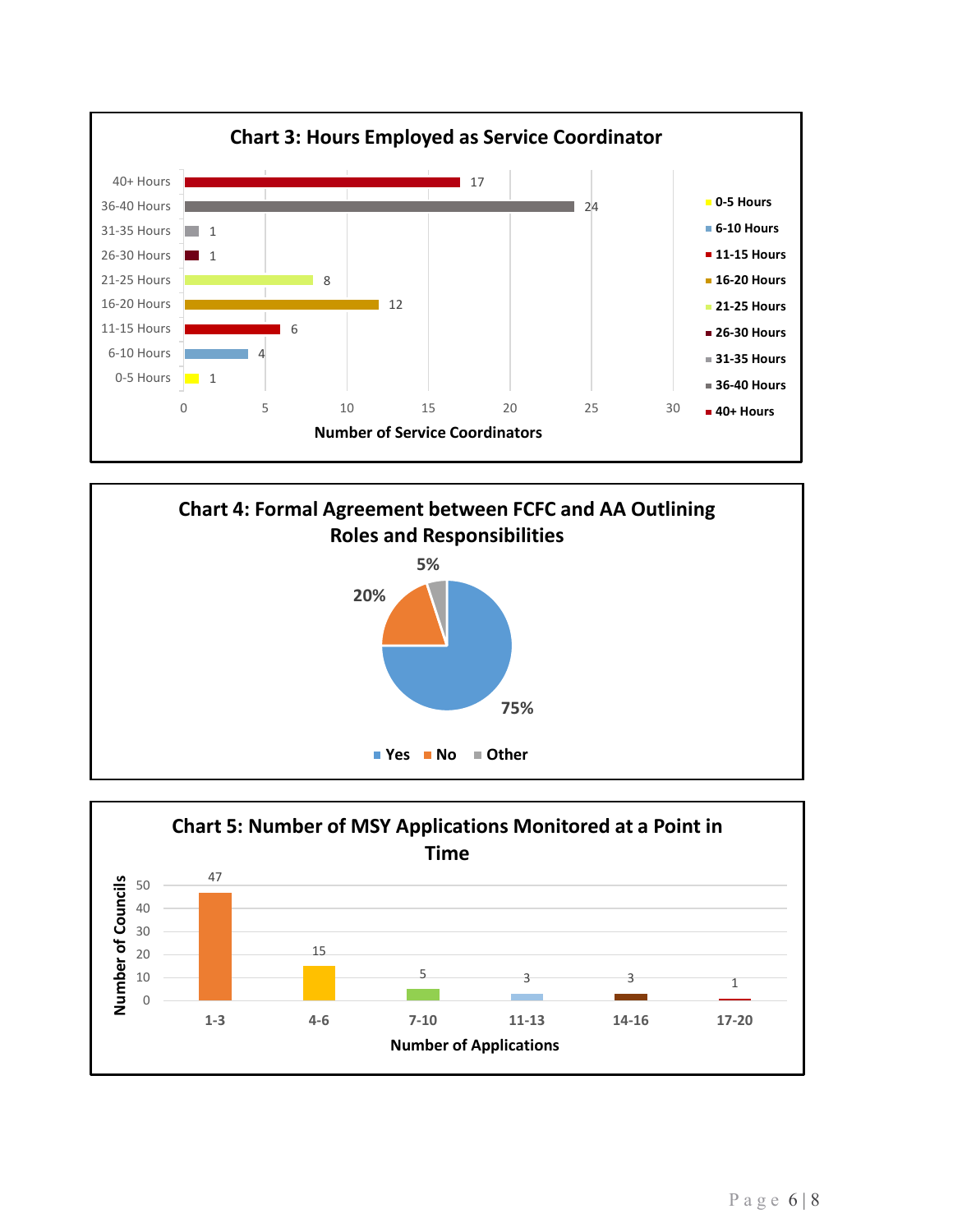